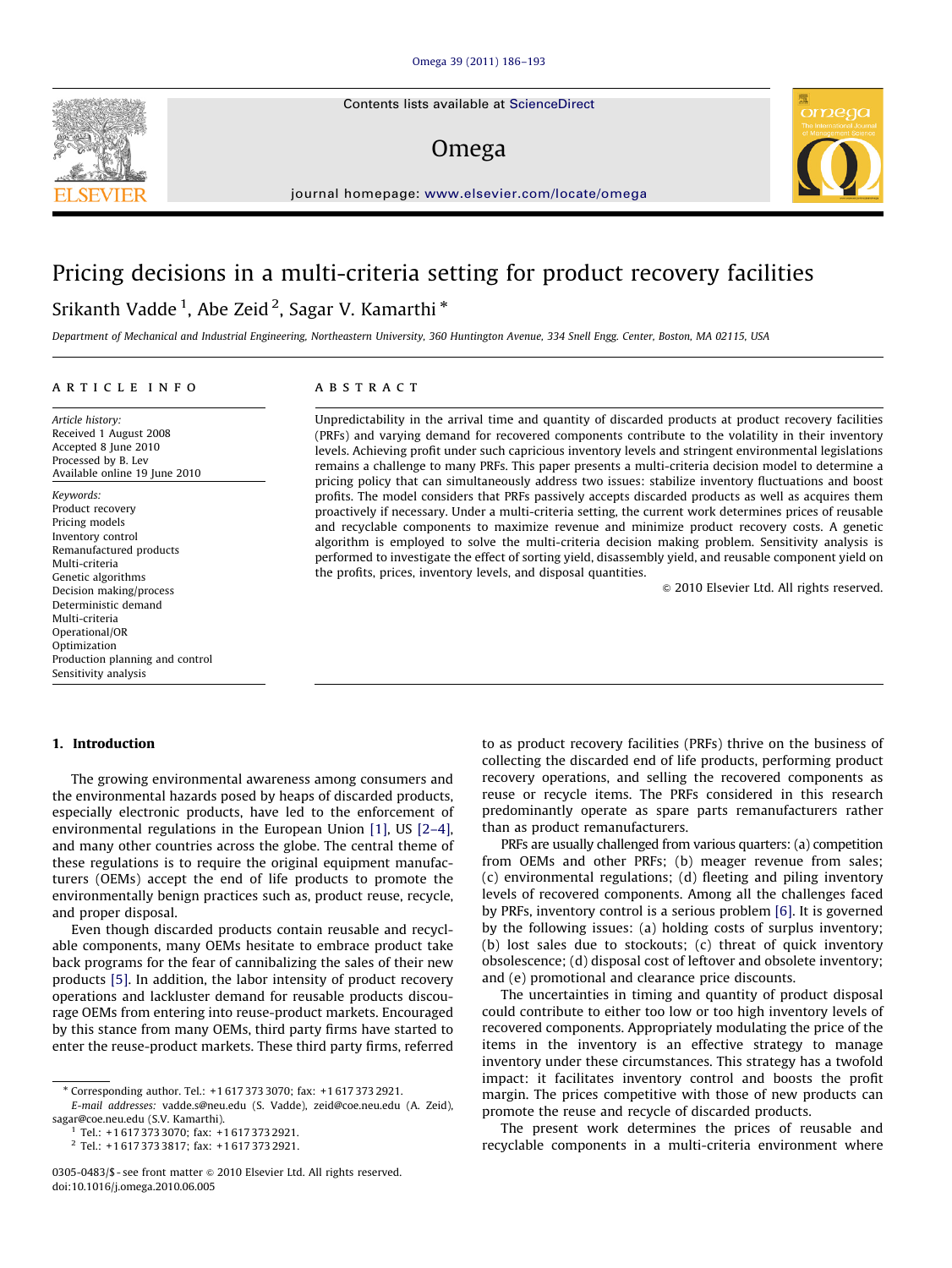the goal is to concurrently maximize the revenue and minimize costs. An empirical study is performed to investigate the effect of sorting yield, disassembly yield, and reusable component yield on the profits, prices, inventory levels, and disposal quantities. Although Kongar et al. [\[7,8\]](#page--1-0) have addressed issues in a multicriteria environment for PRFs, they have not exclusively considered pricing aspects in their study. This work is unique in the sense that it addresses pricing issues in a multi-criteria setting, when PRFs passively accept discarded products and proactively acquire as needed. This work is probably the first of its kind in the literature to look at the pricing problem from the perspective of satisfying multiple criteria. Also the current work is distinct as it adopts a multi-criteria methodology (genetic algorithms) instead of nonlinear programming, which has already been investigated by the authors [\[9\]](#page--1-0) and other researchers [\[10\].](#page--1-0)

#### 1.1. Related research

Contemporary research on pricing of remanufactured products addresses issues faced by OEMs which sell remanufactured products along with their new counterparts. Setting the right price for products of both categories—which are highly interconnected—is key to their sales; price escalation of new products increases the demand for remanufactured products, but the reduction in the sales of new products eventually chokes the supply line for remanufactured products. Several scholars have addressed this issue: Majumder and Groenevelt [\[11\]](#page--1-0) and Ferrer and Swaminathan [\[12\]](#page--1-0) studied the impact of competition between an OEM and a local remanufacturer. Ferguson and Toktay [\[5\]](#page--1-0) examined the effect of selling remanufactured products along with new ones on the sale volumes and profits. Vorasayan and Ryan [\[13\]](#page--1-0) employed an open queuing network model to determine the prices of new and remanufactured products for a monopolist OEM. Ray et al. [\[14\]](#page--1-0) analyzed the impact of offering trade-in rebates to customers. Debo et al. [\[15\]](#page--1-0) investigated the remanufacturing technology for OEMs operating in heterogeneous markets; Debo et al. [\[16\]](#page--1-0) studied the progressive market penetration issues of new and remanufactured products through their prices for products exhibiting well-pronounced life cycles. Malladi and Min [\[17\]](#page--1-0) formulated the pricing problem as a mixed integer nonlinear programming model. Mitra [\[18\]](#page--1-0) determined the optimal prices when the availability of discarded products, price, and quality affect the demand of remanufactured products. Bakal and Akcali [\[19\]](#page--1-0) studied the effect of component yield on the sale prices of remanufactured components.

Guide et al. [\[10\]](#page--1-0) determined the optimal product acquisition price and remanufactured product sale prices when an OEM influences the quality, quantity, and timing of product returns via quality-dependent price incentives. Mondal and Mukherjee [\[20\],](#page--1-0) investigated the economic factors that impact the product acquisition decisions and determined the optimal time to acquire products. Savaskan et al. [\[21\]](#page--1-0) evaluated different product acquisition configurations through the wholesale and retail prices of remanufactured products.

Very few research articles address the PRF issues in a multicriteria environment. Kongar and Gupta [\[7,8\]](#page--1-0) determined the quantity of returns to be acquired, using goal programming and fuzzy goal programming techniques, keeping in view the demand for their constituent components under various physical, financial, and environmental constraints. Their models simultaneously maximize the net profit and component sales and minimizing the disposed items, stored items, disposal cost, and preparation cost. Imtanavanich and Gupta [\[22,23\],](#page--1-0) extended this work by considering stochastic yields of components during their disassembly.

The rest of the paper is laid out as follows: an analytical model for pricing in a multi-criteria setting is presented in Section 2; the genetic algorithm employed to solve the multi-criteria decision making problem is briefly discussed in Section 3; numerical study is presented in Section 4; and finally the conclusions and the plans for future research are discussed in Section 5.

### 2. Model formulation

In the proposed model, PRFs acquire discarded products through passive acceptance as well as proactive acquisition. This production control philosophy, a synthesis of push and pull production systems, can ensure that the demand is always satisfied without stockouts and backorders. This approach stabilizes plans for the resources required for performing product recovery operations, remanufacturing, refurbishing, and processing of recyclable components. Though the quantity of discarded products and demand for recovered components is stochastic, they are considered deterministic to keep the model simple and to make the solution feasible. The insights gained from this model can be useful to extend it to the stochastic returns and demand in future work.

It is assumed that PRFs impose no restrictions on the quantity and quality when they passively accept discarded products and that they can estimate the quantity and arrival time of discarded products through forecasting techniques [\[24\].](#page--1-0) Based on the these estimates, PRFs can plan ahead on the proactive acquisition of discarded products from customers, retailers, and collection agencies when the projected on-hand inventory of returns falls short of the demand for recovered components. PRFs initiate the acquisition process considering the time lags in acquiring returns and the lead times to process the recovered components in order to avoid delays in demand delivery. Obsolescence could catch up on remanufactured components if acquisition and lead times are long [\[6\].](#page--1-0) Although PRFs can advertise their need for discarded products, the acquisition process could be a prolonged affair, unless incentives are offered to customers. The incentive offered in effect determines the returns: the more lucrative the incentive, the more the volume of returns. Usually incentives are offered to products which meet pre-specified specifications on their configuration and age. This strategy ensures that PRFs acquire products that meet desired quality standards. The acquired products can bypass the initial sorting and inspection stage which separate the good products from the damaged ones.

In the chronicled literature, little research has been reported on the managerial decisions regarding the acquisition of discarded products. Guide et al. [\[10\]](#page--1-0) were the first to identify and address this issue. They developed an economic model to determine the optimal cost to acquire discarded products. Unlike their work, the present work considers that the PRFs strictly abide by the disposal regulation of the local governing body when deciding on the acquisition quantity of returns, even at the cost of losing demand for recovered components.

[Fig. 1](#page--1-0) shows the proposed framework for a PRF. The passively accepted returns are first sorted and inspected to separate the good quality products from the poor quality ones which are characterized by inferior performance, blemished physical appearance, and low potential for reuse and recycle. The poor quality products are sold for recyclable material and the rest are disposed of at the end of the selling period. The good quality products and the proactively acquired products, if any, are fed to the disassembly production system to extract the constituent components. These components are segregated by skilled workers on the production line into reusable, recyclable, and disposable components. The reusable and recyclable components are categorized into four classes:

• Reusable components: These components are characterized by their good physical appearance and performance. They are